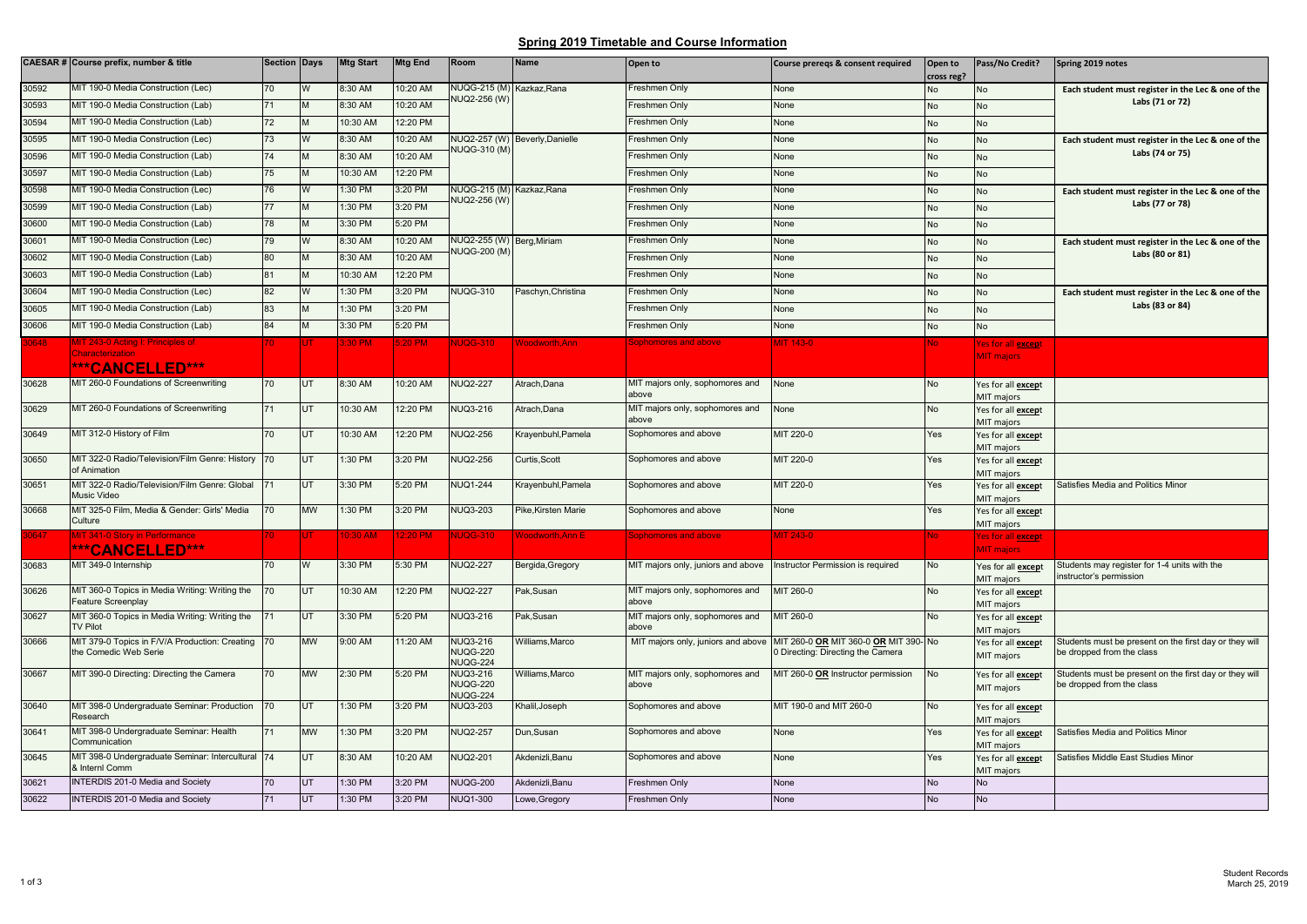## **Spring 2019 Timetable and Course Information**

|       | CAESAR # Course prefix, number & title                                                                  | <b>Section Days</b> |                                                 | <b>Mtg Start</b>                               | <b>Mtg End</b>                                  | Room                                                        | <b>Name</b>                                     | Open to                                                                   | Course prereqs & consent required                                                                                     | Open to<br>cross reg?        | Pass/No Credit?                         | Spring 2019 notes                                                                                                                                   |
|-------|---------------------------------------------------------------------------------------------------------|---------------------|-------------------------------------------------|------------------------------------------------|-------------------------------------------------|-------------------------------------------------------------|-------------------------------------------------|---------------------------------------------------------------------------|-----------------------------------------------------------------------------------------------------------------------|------------------------------|-----------------------------------------|-----------------------------------------------------------------------------------------------------------------------------------------------------|
| 30623 | JOUR 101-0 Introduction to Journalism                                                                   | 70                  | <b>MW</b>                                       | 3:30 PM - 6:20 PM (M)<br>2:40 PM - 3:30 PM (W) |                                                 | NUQ3-203 (M) Brown, Marci<br>C006 (W)                       |                                                 | ABP students only                                                         | None                                                                                                                  | Yes. ABP<br>students<br>ylnc | No                                      |                                                                                                                                                     |
| 30631 | JOUR 301-1 News Gathering and Assessment<br>9 Weeks) January 13 to March 21                             | 70                  | <b>MW</b>                                       | 8:30 AM                                        | 10:25 AM                                        | <b>NUQ2-200</b><br><b>NUQ2-201</b>                          | Mills, Andrew                                   | JOUR majors, sophomores only                                              | <b>JOUR 201-0</b>                                                                                                     | <b>No</b>                    | <b>No</b>                               | This course carries 0.66 NU-Q units<br>To earn 1 NU-Q unit, students must also enroll for                                                           |
| 30632 | JOUR 301-1 News Gathering and Assessment<br>9 Weeks) January 13 to March 21                             | 71                  | <b>MW</b>                                       | 8:30 AM                                        | 10:25 AM                                        | <b>NUQ2-227</b>                                             | Martin, Justin David                            | JOUR majors, sophomores only                                              | <b>JOUR 201-0</b>                                                                                                     | No                           | <b>No</b>                               | a 5weeks lab that carries 0.34 units                                                                                                                |
| 30636 | JOUR 303-0 Audience Insight (9 Weeks)<br>January 13 to March 21                                         | 70                  | <b>MW</b>                                       | :30 PM                                         | 3:25 PM                                         | <b>NUQG-200</b>                                             | Berg, Miriam                                    | JOUR majors, sophomores only                                              | <b>JOUR 201-0</b>                                                                                                     | No                           | No                                      | This course carries 0.66 NU-Q units<br>To earn 1 NU-Q unit, students must also enroll for                                                           |
| 30633 | JOUR 304-0 360 Video Journalism (5 Weeks<br>ab) March 24 to April 25                                    | 70                  | <b>MW</b>                                       | 8:30 AM                                        | 10:20 AM                                        | <b>NUQ2-200</b><br><b>NUQ2-201</b>                          | Mills.Andrew                                    | JOUR majors, sophomores only                                              | None                                                                                                                  | <b>No</b>                    | <b>No</b>                               |                                                                                                                                                     |
| 30634 | JOUR 305-0 Podcasting (5 Weeks Lab) March 70<br>24 to April 25                                          |                     | <b>MW</b>                                       | :30 PM                                         | 3:20 PM                                         | <b>NUQ2-200</b><br><b>NUQ2-201</b>                          | Mills.Andrew                                    | JOUR majors, sophomores only                                              | None                                                                                                                  | No                           | <b>No</b>                               |                                                                                                                                                     |
| 30635 | JOUR 306-0 Broadcast Production (5 Weeks<br>ab) March 24 to April 25                                    | 70                  | <b>TR</b>                                       | 1:30 PM                                        | 3:20 PM                                         | <b>NUQ2-200</b><br><b>NUQ2-201</b>                          | Berg, Miriam                                    | JOUR majors, sophomores only                                              | None                                                                                                                  | <b>No</b>                    | <b>No</b>                               | These labs carries 0.34 NU-Q units each, students<br>must enroll for any 2 labs                                                                     |
| 30670 | JOUR 316-0 Immersive Exp.: Appl. in Media (5 70<br><b>Neeks Lab) March 24 to April 25</b>               |                     | <b>MW</b>                                       | 3:30 PM                                        | 5:20 PM                                         | <b>NUQ2-256</b>                                             | Leeb,Julia                                      | JOUR majors, sophomores only                                              | None                                                                                                                  | No                           | <b>No</b>                               |                                                                                                                                                     |
| 30671 | JOUR 317-0 Business & Economic Reporting (5 70<br>Veeks Lab) March 24 to April 25                       |                     | <b>MW</b>                                       | 1:30 PM                                        | 3:20 PM                                         | <b>NUQ1-225</b>                                             | Martin, Justin                                  | JOUR majors, sophomores only                                              | None                                                                                                                  | <b>No</b>                    | <b>No</b>                               |                                                                                                                                                     |
| 30624 | JOUR 342-0 Advanced Online Storytelling (5<br><b>Weeks) January 13 to February 14</b>                   | 70                  | <b>UMTW</b>                                     | 9:30 AM                                        | 11:20 AM                                        | <b>NUQ1-245</b>                                             | Paschyn, Christina                              | JOUR majors only, juniors and<br>above. For students going on<br>esidency | None                                                                                                                  | No                           | <b>No</b>                               |                                                                                                                                                     |
| 30617 | JOUR 345-0 Journalism Residency: News                                                                   | 70                  |                                                 |                                                | Journalism Residency<br>February 17 to April 25 |                                                             | Dedinsky, Mary                                  | JOUR majors only, juniors and<br>above                                    | Must enroll and obtain a C or better in No<br>JOUR 342-0 and JOUR 390-0 Exploring<br>Future Digital Journalism        |                              | P/NP only                               |                                                                                                                                                     |
| 30618 | JOUR 355-0 Journalism Residency: Mag. Wrtng 70                                                          |                     |                                                 |                                                | Journalism Residency<br>February 17 to April 25 |                                                             | Dedinsky, Mary                                  | JOUR majors only, juniors and<br>above                                    | Must enroll and obtain a C or better in No<br>JOUR 342-0 and JOUR 390-0 Exploring<br><b>Future Digital Journalism</b> |                              | P/NP only                               |                                                                                                                                                     |
| 30619 | JOUR 365-0 Journ. Residency: Broadcast Rep.                                                             | 70                  | Journalism Residency<br>February 17 to April 25 |                                                |                                                 |                                                             | Dedinsky, Mary                                  | JOUR majors only, juniors and<br>above                                    | Must enroll and obtain a C or better in No<br>JOUR 342-0 and JOUR 390-0 Exploring<br>Future Digital Journalism        |                              | P/NP only                               |                                                                                                                                                     |
| 30625 | JOUR 390-0 Special Topics: Exploring Future<br>Digital Journalism (5 Weeks) January 13 to<br>abruary 14 | 70                  | <b>UMTW</b>                                     | 1:30 PM                                        | 4:20 PM                                         | <b>NUQ2-258</b>                                             | Abusharif, Abraham                              | JOUR majors only, juniors and<br>above. For students going on<br>esidency | None                                                                                                                  | No                           | <b>No</b>                               |                                                                                                                                                     |
| 30639 | JOUR 390-0 Special Topics: Sports, Media &<br>Society                                                   | 71                  | <b>UT</b>                                       | :30 PM                                         | 3:20 PM                                         | <b>NUQ1-244</b>                                             | Lamay, Craig                                    | Sophomores and above                                                      | None                                                                                                                  | Yes                          | <b>No</b>                               | Satisfies Media and Politics Minor                                                                                                                  |
| 0642  | MIT 398-0 Undergraduate Seminar: Sports,<br><b>Media &amp; Society</b>                                  |                     | UT.                                             | :30 PM                                         | :20 PM                                          | <b>VUQ1-244</b>                                             | Lamay,Craig                                     | Sophomores and above                                                      | None                                                                                                                  | Yes                          | Yes for all except<br>MIT majors        | <b>Satisfies Media and Politics Minor</b>                                                                                                           |
| 30644 | JOUR 390-0 Special Topics: Media and Religion 72                                                        |                     | <b>MW</b>                                       | 10:30 AM                                       | 12:20 PM                                        | <b>NUQ1-244</b>                                             | Abusharif.Abraham                               | Sophomores and above                                                      | None                                                                                                                  | Yes                          | <b>No</b>                               | Satisfies Media and Politics Minor and Middle East<br><b>Studies Minor</b>                                                                          |
| 0643  | MIT 398-0 Undergraduate Seminar: Media and<br>Religion                                                  |                     | <b>MW</b>                                       | $10:30$ AM                                     | 2:20 PM                                         | <b>NUQ1-244</b>                                             | Abusharif, Abraham                              | Sophomores and above                                                      | <b>None</b>                                                                                                           | Yes                          | Yes for all except<br><b>MIT</b> maiors | Satisfies Media and Politics Minor and Middle East<br><b>Studies Minor</b>                                                                          |
| 30653 | JOUR 390-0 Special Topics: Science and Health 73<br><b>Journalism</b>                                   |                     | <b>TR</b>                                       | 8:30 AM - 11:20 AM (R)                         | 10:30 AM - 12:20 PM (T)                         | NUQ1-300 (T)<br>NUQ1-225 (R)<br>NUQ2-200 (R)                | Lugo-Ocando, Jairo Alfonso Sophomores and above |                                                                           | None                                                                                                                  | <b>No</b>                    | <b>No</b>                               |                                                                                                                                                     |
| 30654 | MIT 398-0 Undergraduate Seminar: Science and 75<br><b>Health Journalism</b>                             |                     | TR.                                             |                                                | $8:30$ AM - 11:20 AM (R)                        | 10:30 AM - 12:20 PM (T) NUQ1-300 (T)<br><b>NUQ1-225 (R)</b> | Lugo-Ocando, Jairo Alfonso Sophomores and above |                                                                           | <b>None</b>                                                                                                           | No                           | Yes for all except<br><b>MIT majors</b> |                                                                                                                                                     |
| 30620 | JOUR 395-0 Strategic Communi. Residency                                                                 | 70                  |                                                 |                                                | Journalism Residency<br>February 17 to April 25 |                                                             | Dedinsky, Mary                                  | JOUR majors only, juniors and<br>above                                    | Must enroll and obtain a C or better in<br>JOUR 342-0 and JOUR 390-0 Exploring<br>Future Digital Journalism           | <b>No</b>                    | P/NP only                               |                                                                                                                                                     |
| 30614 | STRATCOM 303-0 Introduction to Strategic<br>Communication                                               | 70                  | <b>MW</b>                                       | 8:30 AM                                        | 10:20 AM                                        | <b>NUQ2-258</b>                                             | Allagui, Ilhem                                  | Sophomores and above                                                      | None                                                                                                                  | Yes                          | No                                      | Students who have earned credit for IMC 330-0 or<br>IMC 303 may not earn credit for STRATCOM 303-0<br>Satisfies Strategic Communication Certificate |
| 30615 | STRATCOM 305-0 Corporate Storytelling                                                                   | 70                  | <b>TR</b>                                       | 8:30 AM                                        | 10:20 AM                                        | <b>NUQ2-257</b>                                             | Anghelcev, George                               | Sophomores and above                                                      | IMC 330-0 OR STRATCOM 303-0                                                                                           | Yes                          | <b>No</b>                               | Students who have earned credit for IMC 331-0 may<br>not earn credit for STRATCOM 305-0<br>Satisfies Strategic Communication Certificate            |